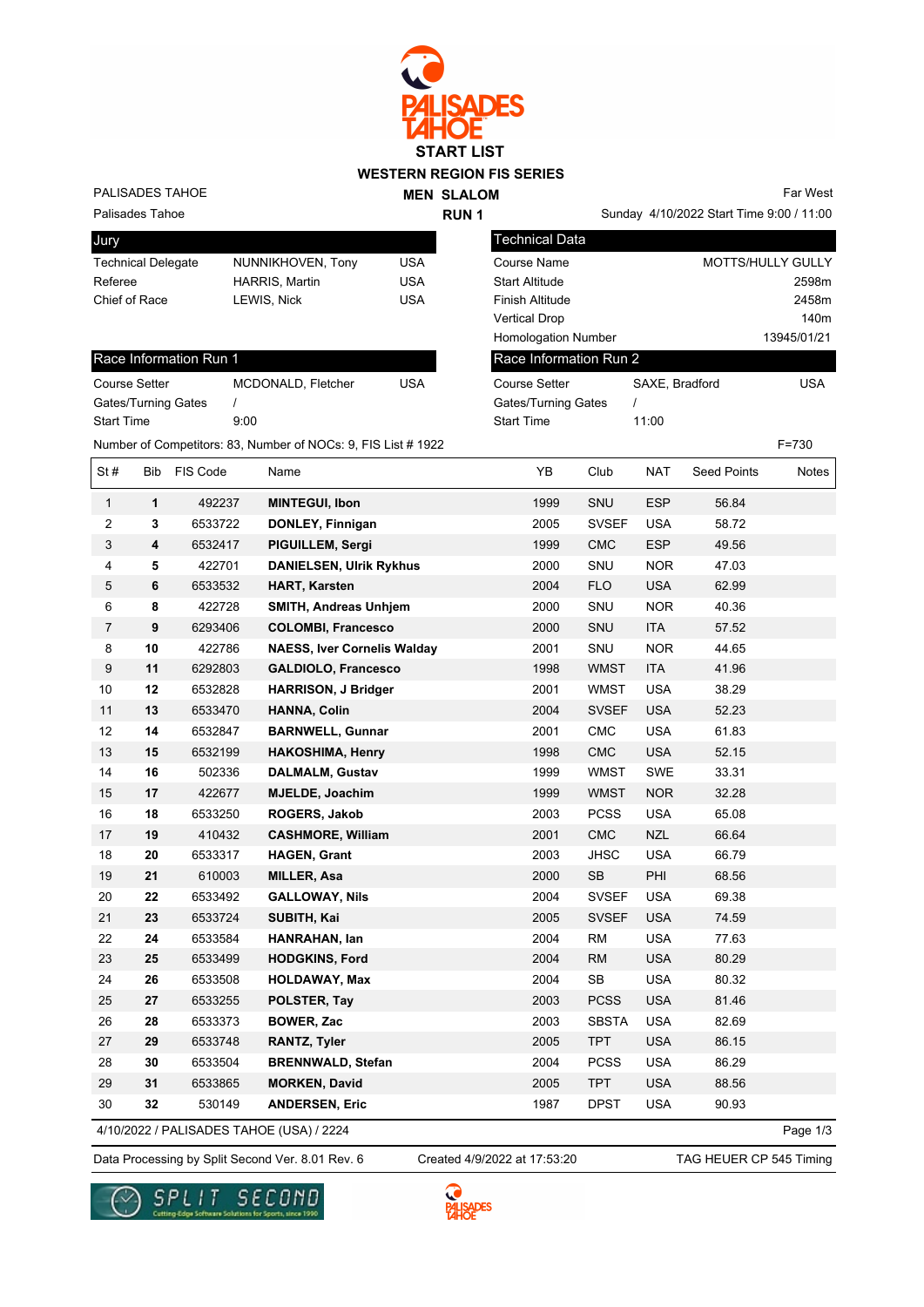## **WESTERN REGION FIS SERIES START LIST**

**MEN SLALOM** 

PALISADES TAHOE

| Palisades Tahoe |     |          | RUN <sub>1</sub>                    |      | Sunday 4/10/2022 Start Time 9:00 / 11:00 |            |                    |       |
|-----------------|-----|----------|-------------------------------------|------|------------------------------------------|------------|--------------------|-------|
| St#             | Bib | FIS Code | Name                                | YB   | Club                                     | <b>NAT</b> | <b>Seed Points</b> | Notes |
| 31              | 33  | 6533543  | <b>HUNT, Espen</b>                  | 2004 | <b>PCSS</b>                              | <b>USA</b> | 91.62              |       |
| 32              | 34  | 6533876  | <b>MACK, Declan</b>                 | 2005 | <b>SBSTA</b>                             | <b>USA</b> | 92.26              |       |
| 33              | 35  | 6533487  | <b>PANTELICK, Charlie</b>           | 2004 | <b>SBSTA</b>                             | <b>USA</b> | 96.26              |       |
| 34              | 36  | 6533516  | <b>HOOPES, Jesse</b>                | 2004 | SB                                       | <b>USA</b> | 97.77              |       |
| 35              | 37  | 6533296  | <b>CHILDRESS, Jack</b>              | 2003 | <b>JHSC</b>                              | <b>USA</b> | 98.07              |       |
| 36              | 38  | 6533031  | <b>LEITNER, Brandon</b>             | 2002 | <b>TPT</b>                               | PHI        | 98.24              |       |
| 37              | 39  | 492245   | <b>GONZALEZ DE LAS HERAS, Mateo</b> | 1999 | SNU                                      | ESP        | 98.64              |       |
| 38              | 40  | 6533025  | <b>HORSCH, Caleb</b>                | 2002 | CCST                                     | <b>USA</b> | 98.80              |       |
| 39              | 42  | 6533580  | <b>ABUHAIDAR, Jack</b>              | 2004 | <b>RM</b>                                | <b>USA</b> | 100.87             |       |
| 40              | 43  | 6533729  | <b>LINDSEY, Rhett</b>               | 2005 | <b>TPT</b>                               | <b>USA</b> | 102.32             |       |
| 41              | 44  | 6533026  | HORSLEY, Finn                       | 2002 | SB                                       | <b>USA</b> | 104.55             |       |
| 42              | 45  | 6533727  | PRICHARD, Campbell                  | 2005 | <b>RM</b>                                | <b>USA</b> | 107.14             |       |
| 43              | 46  | 6533483  | <b>STEARNS, Frank</b>               | 2004 | <b>RM</b>                                | <b>USA</b> | 107.59             |       |
| 44              | 47  | 6533744  | <b>CURCI, Cole</b>                  | 2005 | <b>SVSEF</b>                             | <b>USA</b> | 108.93             |       |
| 45              | 48  | 6533589  | <b>BOLUS, Preston</b>               | 2004 | <b>RM</b>                                | <b>USA</b> | 111.21             |       |
| 46              | 49  | 6533571  | <b>STANDTEINER, Josef</b>           | 2004 | <b>TPT</b>                               | <b>USA</b> | 111.41             |       |
| 47              | 51  | 6533570  | <b>GOODBODY, Stuart</b>             | 2004 | <b>MRT</b>                               | <b>USA</b> | 114.02             |       |
| 48              | 52  | 6533737  | <b>FLAGGERT, Winthrop</b>           | 2005 | <b>CMAC</b>                              | <b>USA</b> | 116.75             |       |
| 49              | 53  | 6533490  | <b>CULLEN, Robert</b>               | 2004 | <b>SVSEF</b>                             | <b>USA</b> | 118.73             |       |
| 50              | 54  | 6533329  | <b>SICKLER, Thomas</b>              | 2003 | <b>MBSEF</b>                             | <b>USA</b> | 118.95             |       |
| 51              | 55  | 6533546  | <b>ROTH, Jason</b>                  | 2004 | <b>TPT</b>                               | <b>USA</b> | 119.23             |       |
| 52              | 56  | 6533648  | <b>FERGUSON, lain</b>               | 2004 | <b>MMST</b>                              | <b>USA</b> | 120.41             |       |
| 53              | 57  | 6533809  | <b>BROWN, Oscar</b>                 | 2005 | $\mathsf{SB}\xspace$                     | <b>USA</b> | 122.10             |       |
| 54              | 58  | 6533510  | <b>RIXON, Taylor</b>                | 2004 | <b>SVSEF</b>                             | <b>USA</b> | 122.97             |       |
| 55              | 59  | 6533914  | <b>WILLIAMS, Nate</b>               | 2005 | <b>SSRT</b>                              | <b>USA</b> | 123.15             |       |
| 56              | 60  | 6533503  | <b>FRANKLIN, William</b>            | 2004 | <b>SBSTA</b>                             | <b>USA</b> | 123.51             |       |
| 57              | 61  | 180934   | <b>TILANDER, Nicolas</b>            | 2004 | <b>SVSEF</b>                             | <b>FIN</b> | 124.51             |       |
| 58              | 62  | 6533586  | <b>CLAUSEN, Sam</b>                 | 2004 | <b>JHSC</b>                              | <b>USA</b> | 125.88             |       |
| 59              | 63  | 6100613  | <b>BUTLER, Charlie</b>              | 2003 | <b>TPT</b>                               | CAN        | 127.23             |       |
| 60              | 64  | 6533719  | <b>MACUGA, Daniel</b>               | 2005 | <b>PCSS</b>                              | <b>USA</b> | 127.38             |       |
| 61              | 65  | 6533912  | <b>MCGEE, Nico</b>                  | 2005 | JHSC                                     | <b>USA</b> | 127.57             |       |
| 62              | 66  | 6533541  | <b>ALLEYNE, Nikhil</b>              | 2004 | <b>SBSTA</b>                             | USA        | 129.53             |       |
| 63              | 67  | 6533786  | LACKEY, Jack                        | 2005 | <b>MMST</b>                              | <b>USA</b> | 130.97             |       |
| 64              | 68  | 6533468  | GAJAR, Toby                         | 2004 | <b>TPT</b>                               | USA        | 131.82             |       |
| 65              | 69  | 6533247  | <b>SCHLOPY, Mason</b>               | 2003 | <b>RM</b>                                | <b>USA</b> | 135.05             |       |
| 66              | 70  | 6533553  | <b>DOLLAR, Etienne</b>              | 2004 | <b>TPT</b>                               | <b>USA</b> | 135.76             |       |
| 67              | 71  | 6533784  | <b>CAMPBELL, Colin</b>              | 2005 | <b>PCSS</b>                              | <b>USA</b> | 135.93             |       |
| 68              | 72  | 6533544  | <b>DOBROVINSKY, Alex</b>            | 2003 | <b>PCSS</b>                              | <b>USA</b> | 137.91             |       |
| 69              | 74  | 6533810  | JARVIE, Max                         | 2005 | SB                                       | <b>USA</b> | 140.76             |       |
| 70              | 75  | 6533547  | POTTER, Cole                        | 2004 | <b>PCSS</b>                              | <b>USA</b> | 141.36             |       |
| 71              | 76  | 6533257  | <b>PAVLICEK, Lucas</b>              | 2003 | $\mathsf{SB}\xspace$                     | <b>USA</b> | 141.94             |       |
| 72              | 77  | 6533723  | <b>NORMAND, Tommy</b>               | 2005 | <b>SVSEF</b>                             | <b>USA</b> | 145.75             |       |
| 73              | 78  | 6533561  | <b>FRANCIS, Tyler</b>               | 2004 | <b>TPT</b>                               | <b>USA</b> | 147.70             |       |
| 74              | 79  | 6533558  | LEGARZA, Caedon                     | 2004 | <b>TPT</b>                               | USA        | 161.31             |       |
| 75              | 80  | 6533758  | <b>SANFORD, Jackson</b>             | 2005 | <b>TPT</b>                               | <b>USA</b> | 164.65             |       |

4/10/2022 / PALISADES TAHOE (USA) / 2224

Page 2/3

Data Processing by Split Second Ver. 8.01 Rev. 6 Created 4/9/2022 at 17:53:20 TAG HEUER CP 545 Timing

Created 4/9/2022 at 17:53:20